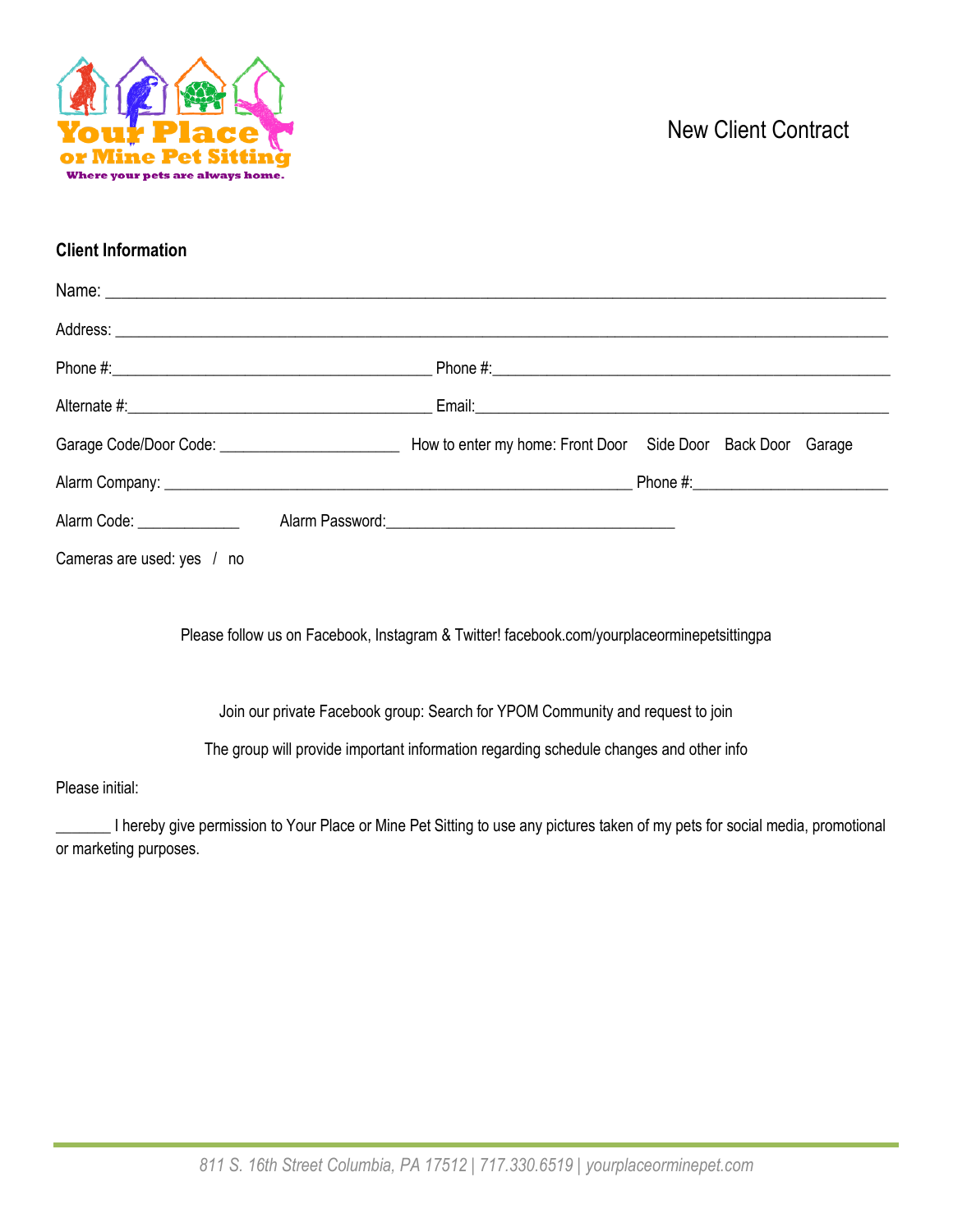### **Pet Information**

|                    | Please circle: Female / Male | Spayed / Neutered                                                                                                                                                                            |  |
|--------------------|------------------------------|----------------------------------------------------------------------------------------------------------------------------------------------------------------------------------------------|--|
|                    |                              |                                                                                                                                                                                              |  |
|                    | Please circle: Female / Male | Spayed / Neutered                                                                                                                                                                            |  |
|                    |                              |                                                                                                                                                                                              |  |
| Care instructions: |                              |                                                                                                                                                                                              |  |
|                    |                              |                                                                                                                                                                                              |  |
|                    |                              |                                                                                                                                                                                              |  |
|                    |                              |                                                                                                                                                                                              |  |
| Feeding            |                              |                                                                                                                                                                                              |  |
|                    |                              |                                                                                                                                                                                              |  |
|                    |                              |                                                                                                                                                                                              |  |
| Medications:       |                              |                                                                                                                                                                                              |  |
|                    |                              |                                                                                                                                                                                              |  |
|                    |                              | ,我们也不会有什么。""我们的人,我们也不会有什么?""我们的人,我们也不会有什么?""我们的人,我们也不会有什么?""我们的人,我们也不会有什么?""我们的人<br>If Applicable- Any other household needs (i.e. bringing paper/ mail in, watering plants, trash cans out) |  |
|                    |                              |                                                                                                                                                                                              |  |
|                    |                              |                                                                                                                                                                                              |  |
|                    |                              |                                                                                                                                                                                              |  |
|                    |                              |                                                                                                                                                                                              |  |
|                    |                              |                                                                                                                                                                                              |  |

\*\* Please list any additional information on the back of this page \*\*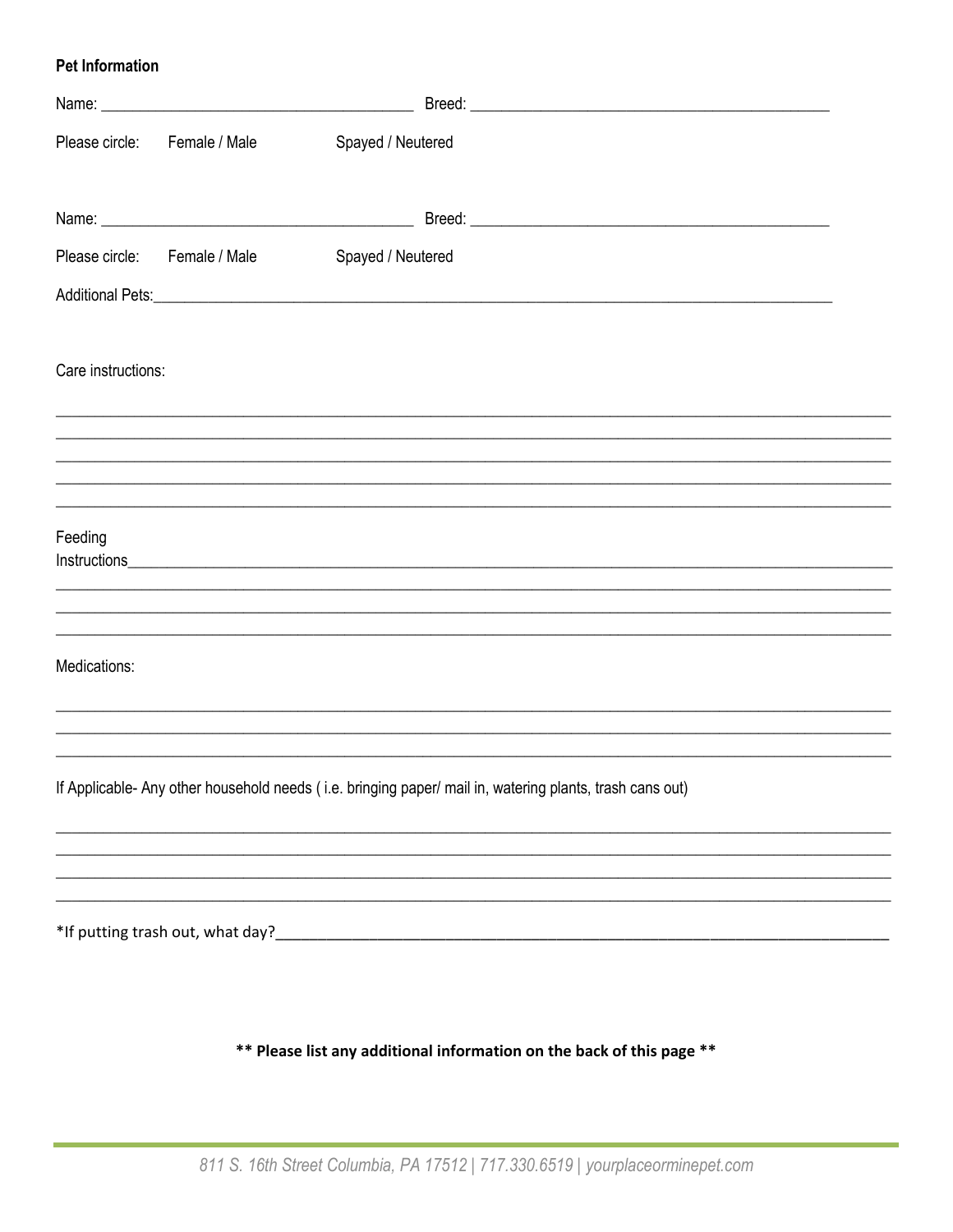| (Please initial all that apply)                                                                                                                                                                                                               |
|-----------------------------------------------------------------------------------------------------------------------------------------------------------------------------------------------------------------------------------------------|
| In owners home visits                                                                                                                                                                                                                         |
| I give the Your Place or Mine Pet Sitting team permission to enter my home.                                                                                                                                                                   |
| I agree to the rate of \$______ per a visit                                                                                                                                                                                                   |
| I understand that morning visits will not be scheduled before 6:30 am and bedtime visits will not be scheduled later than 9pm                                                                                                                 |
| I understand I am to leave payment at the time of service. We will not hold or take postdated checks.                                                                                                                                         |
| I understand I can pay via cash, check or personal pay pal                                                                                                                                                                                    |
| I understand if I am delinquent in paying for service that I will be required to prepay for all future services.                                                                                                                              |
| I have requested and viewed Your Place or Mine Pet Sitting's liability insurance, dishonesty bond, and all member's criminal<br>background checks.                                                                                            |
| I understand that if I require Your Place or Mine Pet Sitting to drop off or pick up my key for sitting needs I will be charged \$10<br>for each trip.                                                                                        |
| I assure there are no cameras in the bathrooms.                                                                                                                                                                                               |
| I am aware that cameras in bathrooms will result in immediate termination of service from Your Place or Mine Pet Sitting.                                                                                                                     |
| I understand that if I need to cancel any visit I must do so at least 4 hours prior in order to be refunded for said visit. Any visits<br>cancelled less than 4 hours prior will be charged at full cost.                                     |
| I understand that my requested visits will be scheduled during a 2 hour window. Your Place or Mine Pet Sitting will not<br>guarantee any visit at an exact time.                                                                              |
| I understand that Your Place or Mine Pet Sitting liability insurance will not cover damages during a shared sit in which the<br>homeowner schedules someone other than Your Place or Mine Pet Sitting to be in the home and tend to the pets. |
| I understand that Your Place or Mine Pet Sitting cannot guarantee last minute visit requests. All visits should be scheduled at<br>least 48 hours prior to ensure availability.                                                               |
| I understand that I must schedule all pet care needs through Jess or Matt. I am aware that If I try to make reservations through<br>any Your Place or Mine Pet Sitting employee privately that YPOM will terminate all services with me       |
|                                                                                                                                                                                                                                               |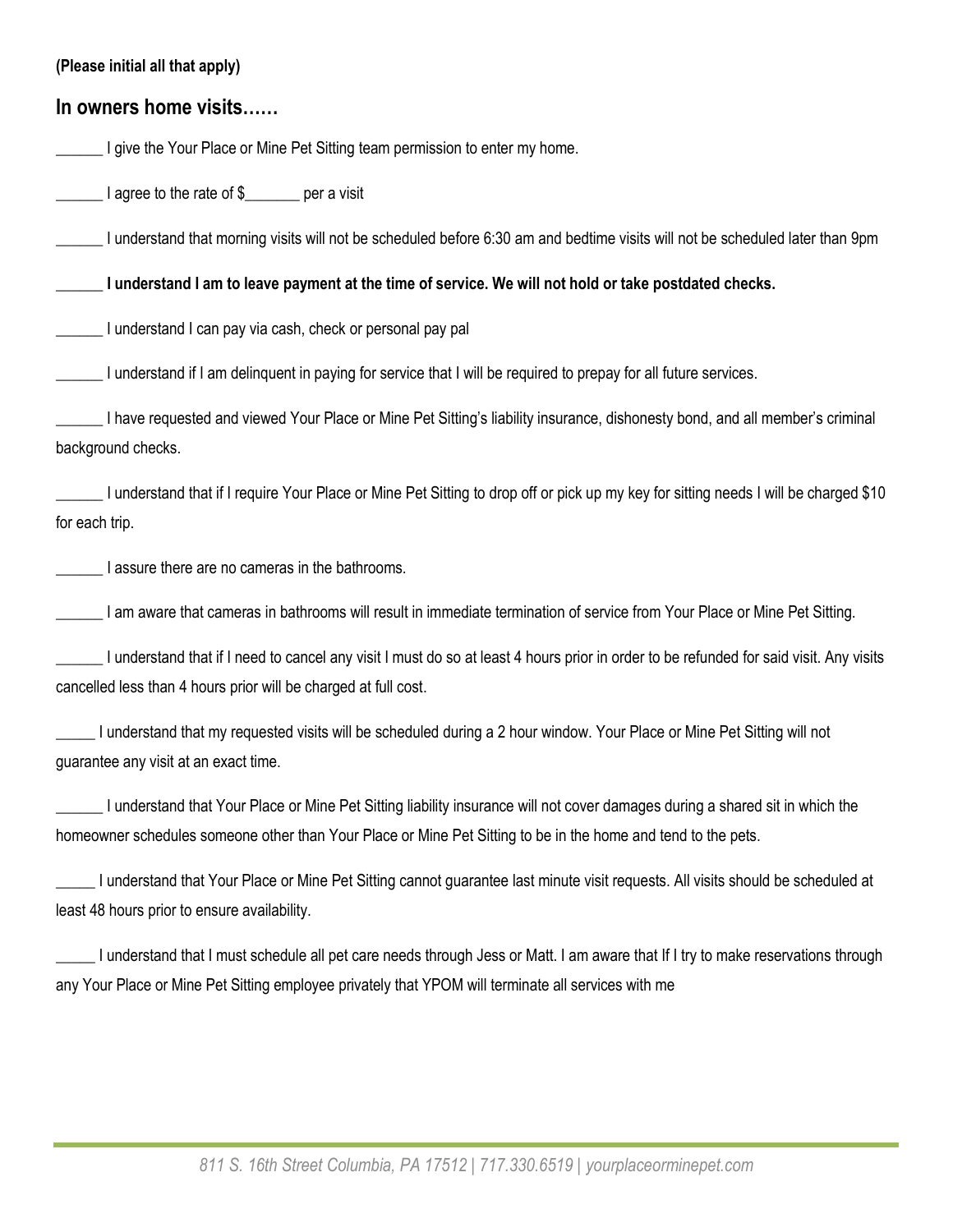### **Move in service….**

**The Your Place or Mine Pet Sitting team permission to enter my home.** I agree to the rate of \$ \_\_\_\_\_ per 24 hrs. \_\_\_\_\_\_ I understand that a member of the Your Place or Mine Pet Sitting team will live their normal life from my home while not being gone any longer than 4-5 hours at a time. \_\_\_\_\_\_ I understand that I am to leave payment at time of service. **We will not hold or take postdated checks.** \_\_\_\_\_\_ I understand I can pay via cash, check or personal pay pal. I understand if I am delinguent in paying for service that I will be required to prepay for all future services. \_\_\_\_\_\_ I have requested and viewed Your Place or Mine Pet Sitting's liability insurance, dishonesty bond, and all member's criminal background checks. \_\_\_\_\_\_ I assure there are no cameras in private areas such as the bathrooms and bedrooms during the move in service dates. I am aware that hidden cameras will result in immediate termination of service from Your Place or Mine Pet Sitting. I have reviewed with Your Place or Mine Pet Sitting where to sleep and if appliances are okay to be used. \_\_\_\_\_\_ I understand that Your Place or Mine Pet Sitting liability insurance will not cover damages during a shared sit in which the homeowner schedules someone other than Your Place or Mine Pet Sitting to be in the home and tend to the pets. \_\_\_\_\_ I understand that once move in service dates are given to Your Place or Mine Pet Sitting, my spot is guaranteed. If I must cancel service I must do so 1 week prior to the start date. If I cancel less than 1 week prior a \$100 cancellation fee will be incurred. \_\_\_\_\_ I understand that I must schedule all pet care needs through Jess or Matt. I am aware that if I try to make reservations through any Your Place or Mine Pet Sitting employee privately that YPOM will terminate all services with me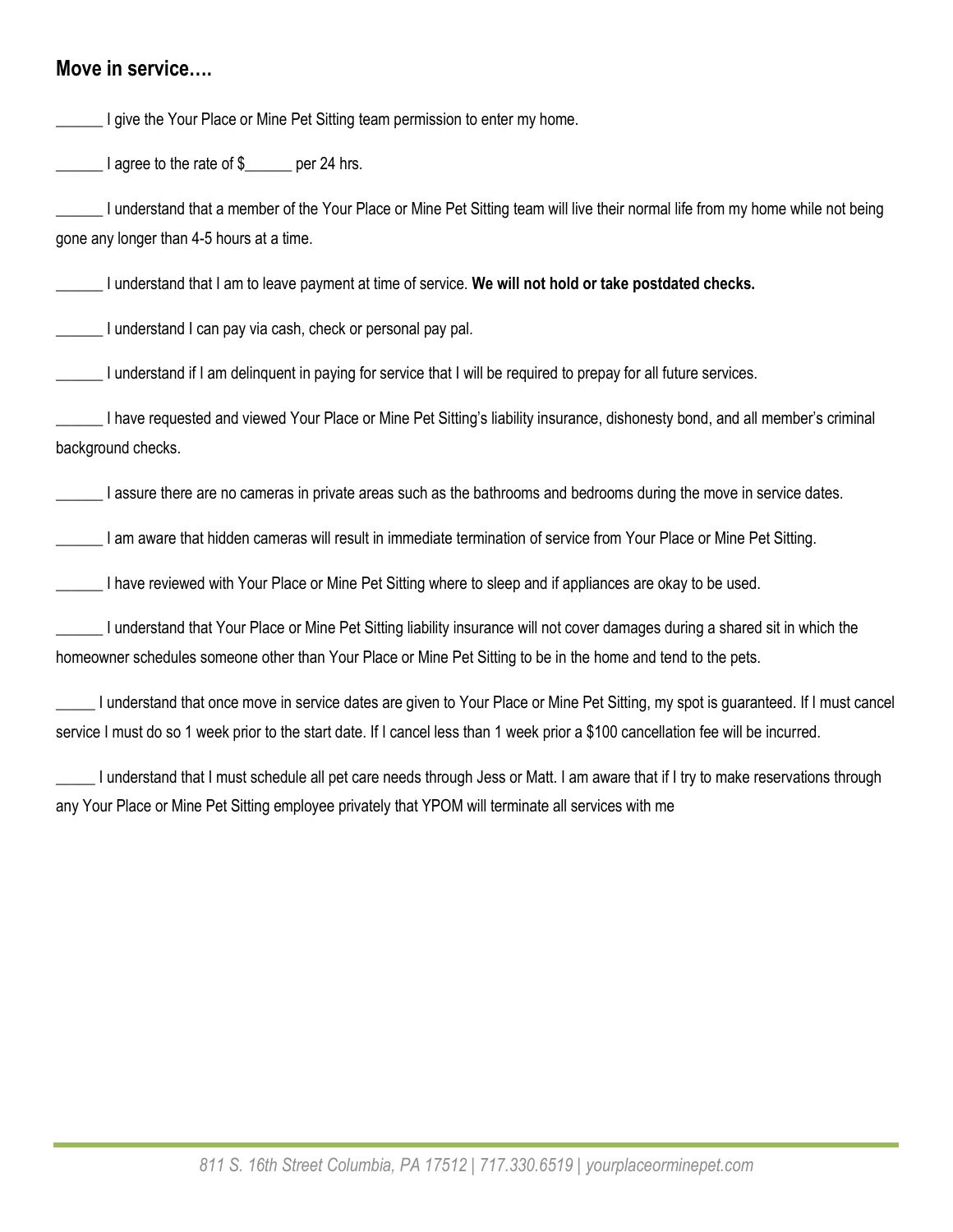## **Lodging in our home…..**

Letter 1 agree to the rate of \$

I understand I am charged per day, not night or 24 hours

I guarantee that my pet gets along with kids, dogs, and cats.

I have supplied appropriate vaccine information for my pet.

Required for Dogs: Distemper, Bordatella & Rabies

Required for Cats: Distemper, Rabies, Negative Feline Leukemia/ AIDS test

\_\_\_\_\_\_ I understand that pick up and drop off is by appointment only. Your Place or Mine Pet Sitting will schedule drop off and pick ups between 6am and 10pm. Appointments are scheduled the day before drop off or pick up date.

\_\_\_\_\_\_ I understand I must supply food for my pet. Treats will be supplied unless the pet requires a special diet.

I understand if my pet requires medications I must bring everything needed to administer it. (i.e. peanut butter, lunch meat, or needles)

\_\_\_\_\_\_ I understand Your Place or Mine Pet Sitting is not responsible for any lost or damaged items if I choose to bring something.

I understand that if my pet requires the use of pee pads or diapers I must supply these items.

I understand that I am to pay at the time of pick up.

\_\_\_\_\_\_ I understand I can pay via cash, check or personal pay pal.

\_\_\_\_\_\_ I understand that my reservation is guaranteed so I must cancel at least one week prior to the drop off day. A \$50 cancellation fee will be incurred for last minute cancellations or no shows.